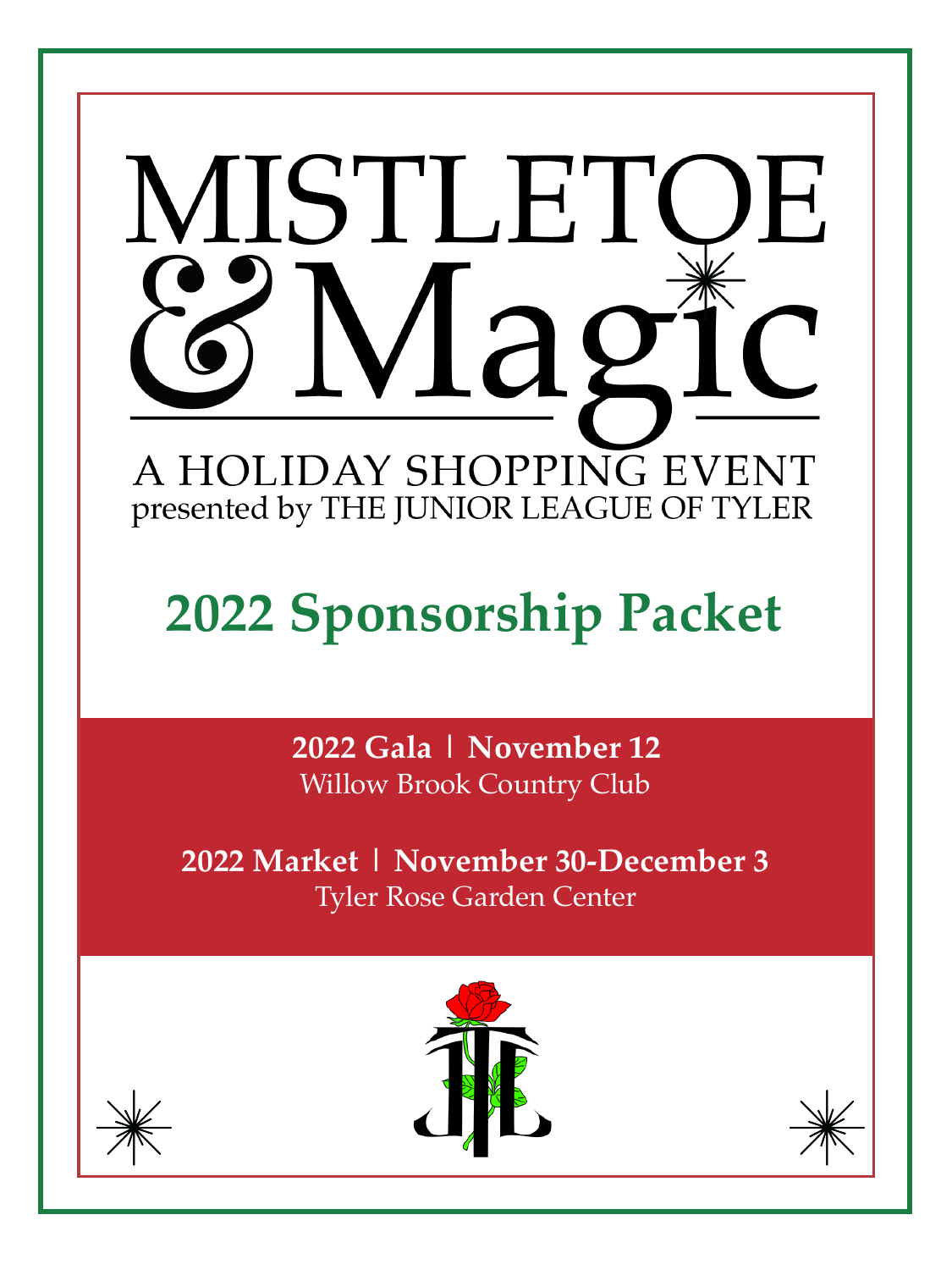### **2022 Mistletoe & Magic Gala Sponsorship Opportunities**

#### **Gala Feature Sponsor \$10,000 (1 available) SOLD!**

- Name or logo featured at entrance of Gala
- 8 Gala Tickets
- 6 Sneak-A-Peek Tickets
- 10 Market Tickets
- Option of having name at close of television commercial
- 2 Social Media Spotlights
- Logo on JLT website

#### **Gala Main Bar Sponsor \$5,000 (1 available) SOLD!**

- Name or logo featured at Main Bar during our Gala
- 6 Gala Tickets
- 4 Sneak-A-Peek Tickets
- 8 Market Tickets
- 1 Social Media Spotlight
- Logo on JLT website

#### **Gala Entertainment Sponsor \$7,000 (1 available)**

- Name or logo on stage at Gala
- 7 Gala Tickets
- 5 Sneak-A-Peek Tickets
- 8 Market Tickets
- 1 Social Media Spotlight
- Logo on JLT website

### **Koozie Sponsor \$3,000 (1 available) SOLD!**

- Name or logo printed on koozies
- 4 Gala Tickets
- 2 Sneak-A-Peek Tickets
- 6 Market Tickets
- 1 Social Media Spotlight

#### **Gala Food Sponsor \$1,500 (3 available)**

- Name or logo featured at food tables during Gala
- 2 Gala Tickets
- 2 Sneak-A-Peek Tickets
- 6 Market Tickets

#### **Gala Valet Parking Sponsor \$1,500 (1 available) SOLD!**

- Name or logo featured at Valet during Gala
- 2 Gala Tickets
- 2 Sneak-A-Peek Tickets
- 6 Market Tickets



All sponsorships valued over \$1,500 will get recognition on signage at event and in the Junior League of Tyler, Inc. digital magazine, League Lines. Contributions must be received by *August 1, 2022* for print deadline.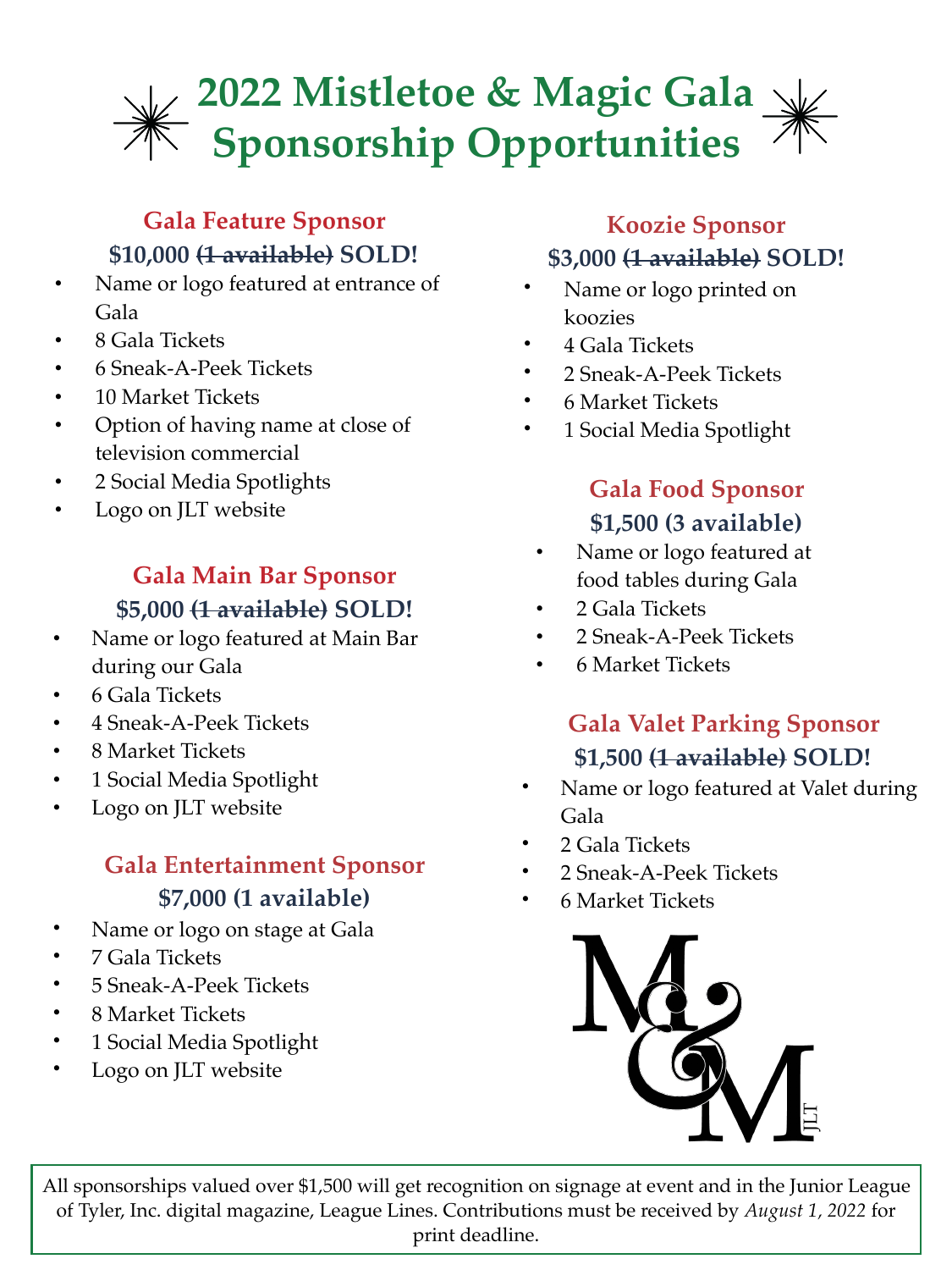## **2022 Mistletoe & Magic Market Sponsorship Opportunities**

#### **Mistletoe & Magic Feature Sponsor \$35,000 (1 available)**

- 14 Gala Tickets
- 10 Sneak-A-Peek Tickets
- 14 Market Tickets
- Option of having name at close of television commercial
- 2 Social Media Spotlights
- Logo on JLT website

#### **Mistletoe & Magic Friday Special Event Sponsor \$6,500 (1 available) SOLD!**

- Name or logo featured at sponsored special event
- 6 Gala Tickets
- 4 Sneak-A-Peek Tickets
- 8 Market Tickets
- 1 Social Media Spotlight
- Logo on JLT website

#### **Mistletoe & Magic Friday Special Event Entertainment Sponsor \$6,500 (1 available)**

- Name or logo featured at sponsored special event
- 6 Gala Tickets
- 4 Sneak-A-Peek Tickets
- 8 Market Tickets
- 1 Social Media Spotlight
- Logo on JLT website

All sponsorships valued over \$1,500 will get recognition on a signage at event and in the Junior League of Tyler, Inc. digital magazine, League Lines. Contributions must be received by *August 1, 2022* for print deadline.

#### **Mistletoe & Magic T-Shirt Sponsor \$5,000 (1 available) SOLD!**

- Name or logo featured on the Mistletoe & Magic t-shirt
- 6 Gala Tickets
- 4 Sneak-A-Peek Tickets
- 8 Market Tickets
- 1 Social Media Spotlight
- Logo on JLT website

#### **Mistletoe & Magic Thursday Special Event Sponsor \$5,000 (1 available)**

- Name or logo featured at sponsored special event
- 6 Gala Tickets
- 4 Sneak-A-Peek Tickets
- 8 Market Tickets
- 1 Social Media Spotlight
- Logo on JLT website

#### **Sneak-A-Peek Event Sponsor \$5,000 (1 available) SOLD!**

- Name or logo featured at Sneak-A-Peek event
- 6 Gala Tickets
- 4 Sneak-A-Peek Tickets
- 8 Market Tickets
- 1 Social Media Spotlight
- Logo on JLT website

#### **Mistletoe & Magic Main Bar Sponsor \$5,000 (1 available) SOLD!**

- Name or logo featured at market main bar
- 6 Gala Tickets
- 4 Sneak-A-Peek Tickets
- 8 Market Tickets
- 1 Social Media Spotlight
- Logo on JLT website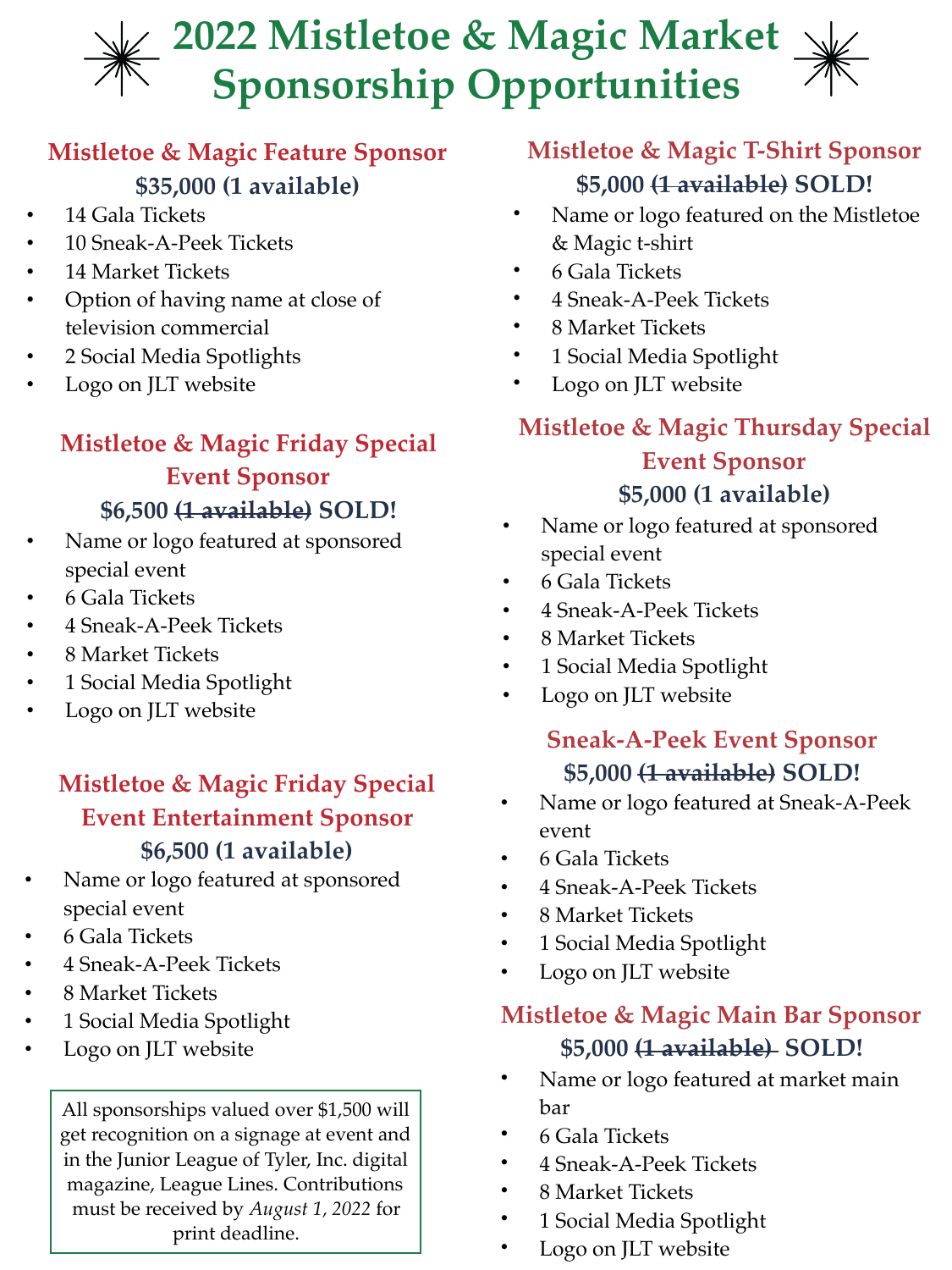#### **Mistletoe & Magic Cups Sponsor \$3,000 (2 available) SOLD!**

- Name or logo printed on cups used during M&M market & gala
- 4 Gala Tickets
- 2 Sneak-A-Peek Tickets
- 6 Market Tickets
- 1 Social Media Spotlight

#### **Mistletoe & Magic Santa Sponsor \$2,500 (1 available) SOLD!**

- Name or logo featured at Santa's station
- 4 Gala Tickets
- 2 Sneak-A-Peek Tickets
- 6 Market Tickets

#### **Mistletoe & Magic Thursday, Friday or •** 6 Market Tickets **Saturday Market Shopping Sponsor \$2,500 (2 of 3 available)**

- Name or logo featured at entrance of M&M market one day
- 4 Gala Tickets
- 2 Sneak-A-Peek Tickets
- 6 Market Tickets

#### **Mistletoe & Magic Market Valet Sponsor**

#### **\$2,500 (1 available)**

- Name or logo featured at M&M market valet
- 4 Gala Tickets
- 2 Sneak-A-Peek Tickets
- 6 Market Tickets



All sponsorships valued over \$1,500 will get recognition on signage at event and in the Junior League of Tyler, Inc. digital magazine, League Lines. Contributions must be received by *August 1, 2022* for print deadline.

#### **Mistletoe & Magic Ticket Booth Sponsor \$1,500 (1 available) SOLD!**

- Name or logo featured on front of our ticket booth
- 4 Gala Tickets
- 2 Sneak-A-Peek Tickets
- 6 Market Tickets

#### **Mistletotes Featured Sponsors \$2,500 (2 available)**

- Name or logo featured on front of market shopping bags
- 4 Gala Tickets
- 2 Sneak-A-Peek Tickets
- 

#### **Golf Ball Drop Sponsor Sponsors \$2,500 (2 available)**

- Name or logo featured at standalone golf ball drop event
- 4 Gala Tickets
- 2 Sneak-A-Peek Tickets
- 6 Market Tickets

#### **Merchant Hospitality Booth Sponsor \$1,500 (1 available)**

- Name or logo featured on front of merchant hospitality room door
- 2 Gala Tickets
- 2 Sneak-A-Peek Tickets
- 6 Market Tickets

#### **Online Silent Auction Sponsor \$1,500 (1 available)**

- Name or logo featured at Silent Auction tables and the auction website
- 2 Gala Tickets
- 2 Sneak-A-Peek Tickets
- 6 Market Tickets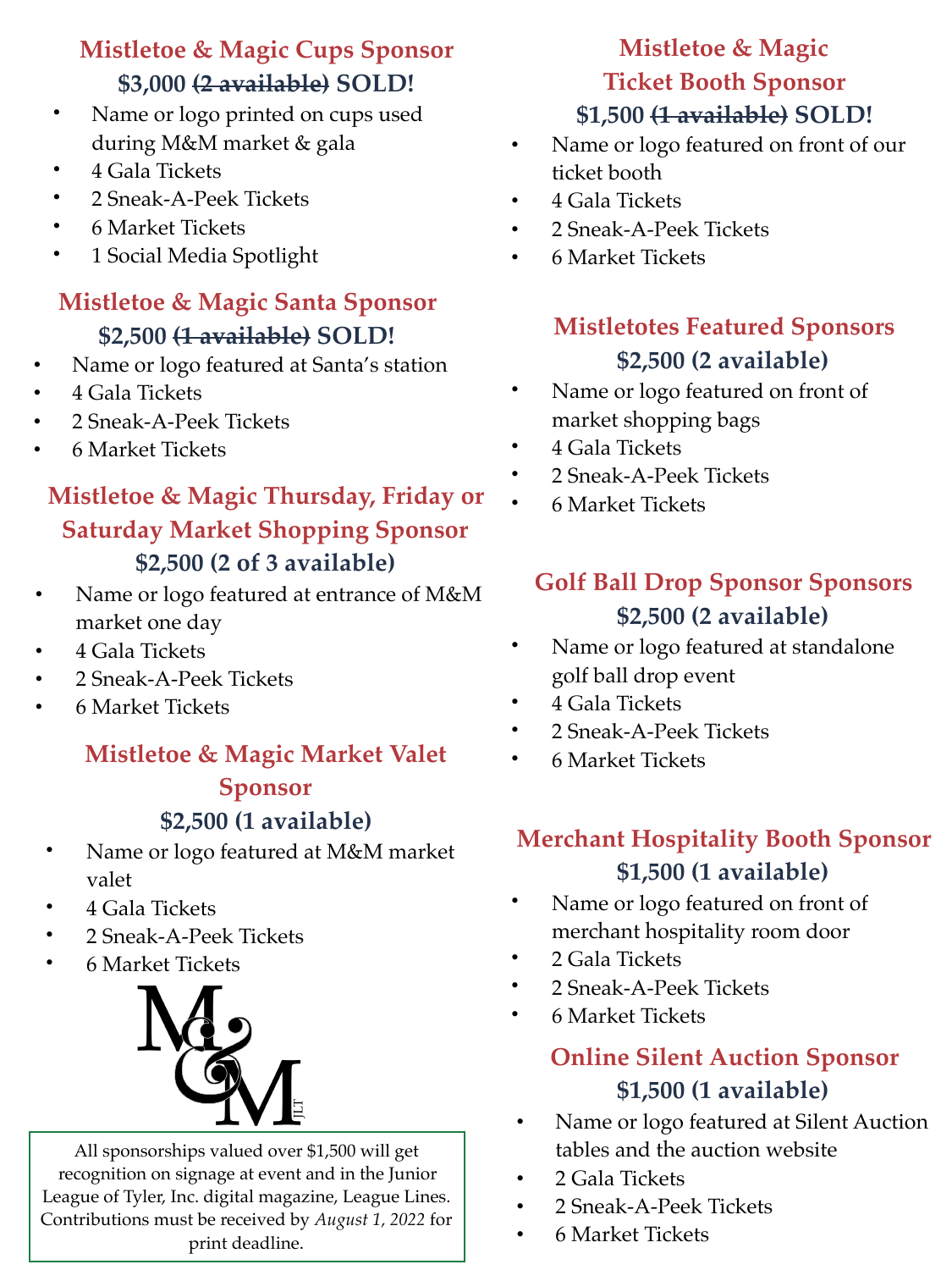#### **Mistletotes Sponsors \$1,500 (3 of 4 available)**

- Name or logo featured on back of market shopping bags
- 2 Gala Tickets
- 2 Sneak-A-Peek Tickets
- 6 Market Tickets

#### **Mistletoe & Magic Letters to Santa Sponsor \$1,500 (1 available) SOLD!**

#### • Name or logo featured at Santa's mailbox

- 2 Gala Tickets
- 2 Sneak-A-Peek Tickets
- 6 Market Tickets

#### **Mistletoe & Magic Invitation Envelopes Sponsor \$1,500 (1 available) SOLD!**

- Name or logo printed on invitation envelopes
- 2 Gala Tickets
- 2 Sneak-A-Peek Tickets
- 6 Market Tickets

#### **Mistletoe & Magic Wristband Sponsor \$1,500 (2 available)**

- Name or logo printed on market wristbands
- 2 Gala Tickets
- 2 Sneak-A-Peek Tickets
- 6 Market Tickets

#### **Merchant Lanyards Sponsor \$1,500 (1 available) SOLD!**

- Name or logo featured on merchant lanyards
- 2 Gala Tickets
- 2 Sneak-A-Peek Tickets
- 6 Market Tickets

#### **Cocktail Napkin Sponsor \$1,500 (4 available) SOLD!**

- Name or logo printed on cocktail napkins for Gala and M&M
- 2 Gala Tickets
- 2 Sneak-A-Peek Tickets
- 6 Market Tickets

#### **Mistletoe & Magic Restroom Sponsor \$1,000 (2 available)**

- Name or logo featured in main restrooms and printed on hand napkins
- 4 Sneak-A-Peek Tickets
- 2 Market Tickets



All sponsorships valued over \$1,500 will get recognition on signage at event and in the Junior League of Tyler, Inc. online magazine, League Lines. Contributions must be received by *August 1, 2022* for print deadline.